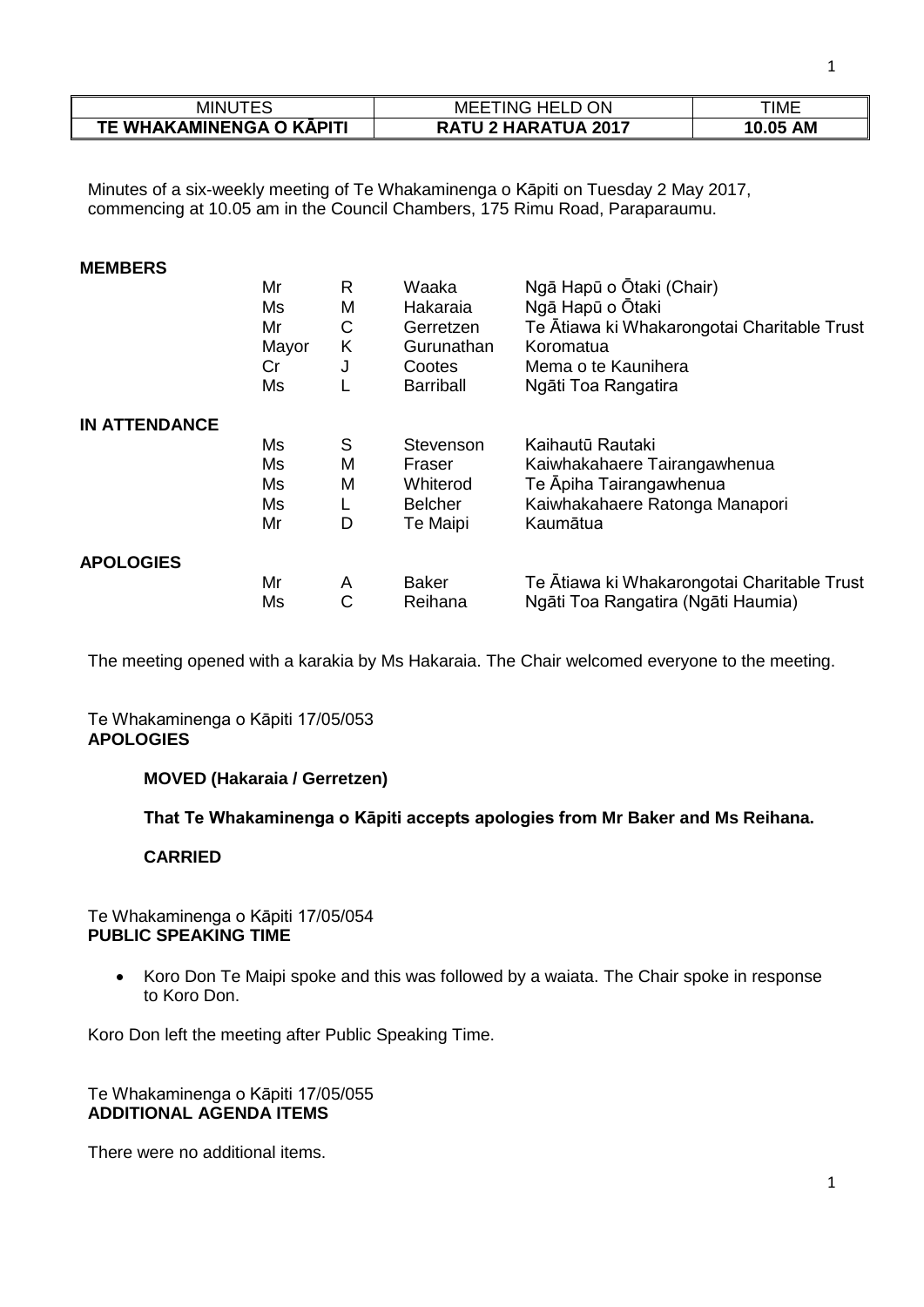| <b>MINUTES</b>           | <b>HELL</b><br>ΟN<br>MEE<br>TING | TIME               |
|--------------------------|----------------------------------|--------------------|
| TE WHAKAMINENGA O KĀPITI | TU 2 HARATUA 2017                | <b>AM</b><br>10.05 |

#### Te Whakaminenga o Kāpiti 17/05/056 **CONFIRMATION OF MINUTES – 14 MARCH 2017**

There was one amendment to spelling required on page three of the minutes.

## **MOVED (Hakaraia/Barriball)**

**That the amended minutes of the meeting of Te Whakaminenga o Kāpiti on 14 March 2017 are confirmed as a true and accurate record of that meeting.**

**That the In Committee minutes of the meeting of Te Whakaminenga o Kāpiti on 14 March 2017 are confirmed as a true and accurate record of that meeting.**

**CARRIED**

## **Strategic Work Programme**

# Te Whakaminenga o Kāpiti 17/05/057 **PRESENTATION : GUARDIANS OF KĀPITI MARINE RESERVE – BEN KNIGHT, KARL WEBBER**

- Mr Webber spoke on behalf of Guardians of Kāpiti Marine Reserve, currently an informal network who have 600 facebook members.
- Mr Knight spoke to the presentation and requested a formal representative or representatives from Te Whakaminenga o Kāpiti to liaise with the Guardians of Kāpiti Marine Reserve. The Guardians of Kapiti Marine Reserve are in the process of incorporating a trust board to provide a more formal structure.
- A report was requested for the next meeting of Te Whakaminenga o Kāpiti from Ngāti Toa and Whakarongotai as to how to proceed.
- It was requested that a copy of the presentation be circulated.

#### Te Whakaminenga o Kāpiti 17/05/058 **UPDATE : MEMORANDUM OF PARTNERSHIP – LEYANNE BELCHER**

Ms Belcher gave an update on the Memorandum of Partnership. Council had voted at the Council Meeting of 13 April to adopt the document with no amendments.

Te Whakaminenga o Kāpiti will consider when the document should be signed.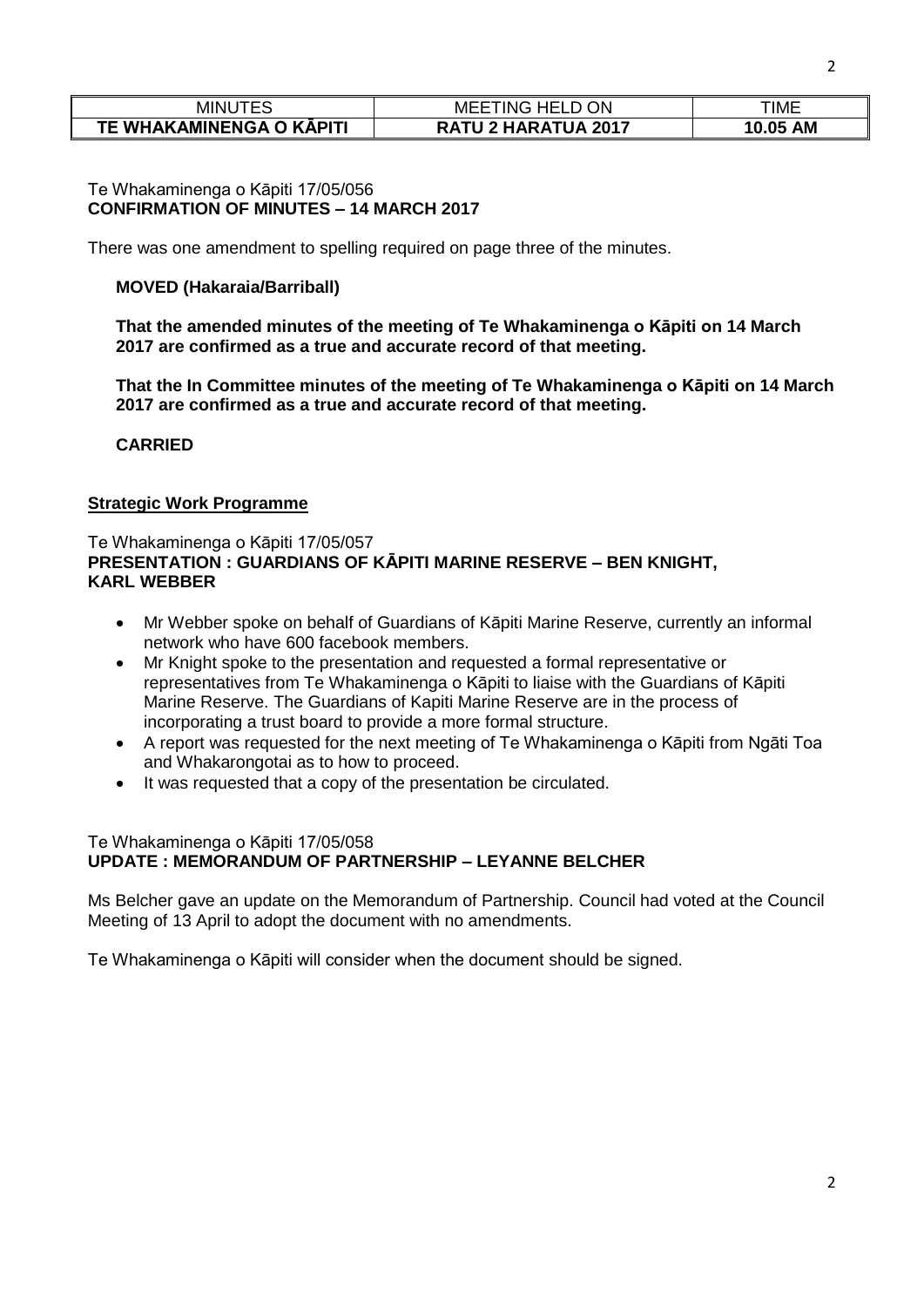| minu<br>JI ES            | <b>MEETING HELD O</b><br>ON | TIME     |
|--------------------------|-----------------------------|----------|
| TE WHAKAMINENGA O KĀPITI | <b>RATU 2 HARATUA 2017</b>  | 10.05 AM |

## Te Whakaminenga o Kāpiti 17/05/059 **UPDATE MĀORI ECONOMIC DEVELOPMENT (SP-17-175)**

# **MOVED (Barriball/Gerretzen)**

**That Te Whakaminenga o Kāpiti:**

- **Rescinds the resolution from report SP-17-067 that the current funding of \$66,625 for 2016/2017 is utilised to revise a strategy for Māori Economic Development.**
- **Agree the current funding of \$66,625 for 2016/2017 for development of the Māori Economic Strategy is utilised for Māori Economic Development Grants.**

**CARRIED**

## **Updates / Other Matters**

## Te Whakaminenga o Kāpiti 17/05/060 **MATTERS UNDER ACTION**

## Gas Pipes after a Large Earth Quake

Question from Apihaka Mack about who would be responsible for turning the gas pipes off in the event of a massive earthquake. A response will be provided giving the information we have and sent as an Email from the Chair. The Email will include contact points for subject matter experts on Gas safety.

#### Creative Communities NZ

The Terms of Reference set by Creative New Zealand have been checked due to difficulties around identifying 3 iwi representatives who had not already served for two consecutive terms. Creative New Zealand requires only 1 iwi representative.

#### Master List of Representative Opportunities

The production of a master list was requested to be produced for Te Whakaminenga o Kāpiti detailing all representative opportunities. Add to Matters Under Action.

#### Guardian of Kāpiti Reserve

Guardians of Kāpiti Reserve made a request for representatives to be nominated by Te Whakaminenga o Kāpiti. A report was requested from Ngāti Toa and Whakarongotai as to how to proceed. Add to Matters Under Action.

#### Memorandum of Partnership

Te Whakaminenga o Kāptiti to consider when the Memorandum of Partnership should be signed.

# Iwi Management Plan

Ongoing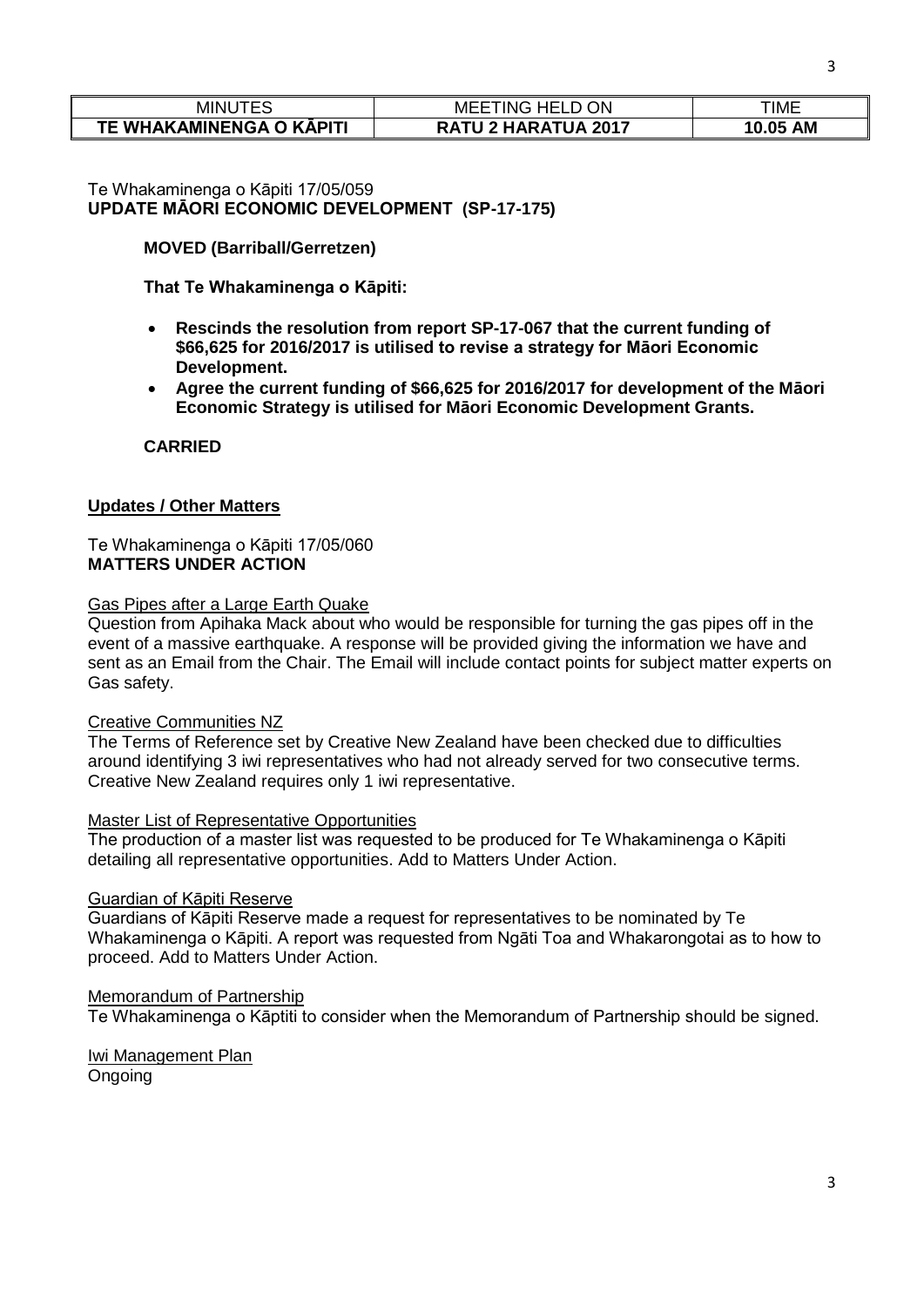| <b>MINUTES</b>           | <b>ON</b><br>MEE1<br><b>iNG HELD C</b> | <b>TIME</b>        |
|--------------------------|----------------------------------------|--------------------|
| TE WHAKAMINENGA O KĀPITI | <b>RATU 2 HARATUA 2017</b>             | <b>AM</b><br>10.05 |

Te Whakaminenga o Kāpiti 17/05/061 **IWI UPDATES**

Ngāti Toa Rangatira

Te Matatini – A Kapa Haka Group is being formed and the invitation is open to everyone.

#### Ngā Hapū o Ōtaki

• There were no updates.

## Te Āti Awa

• There were no updates.

#### Te Whakaminenga o Kāpiti 17/05/062 **TREATY SETTLEMENTS – OVERVIEW FROM EACH IWI**

Applications have been made by iwi under the Marine & Coastal Area Act.

## Te Whakaminenga o Kāpiti 17/05/063 **COUNCIL UPDATE**

The Chief Executive provided an update including:

- Consultation has closed on the Annual Plan. There were over 100 submissions.
- Workshops with Council are starting on the Long Term Plan.

The Chair provided an update:

• The sites of significance tour which was postponed is to be revisited.

# Te Whakaminenga o Kāpiti 17/05/064 **CORRESPONDENCE**

There was none.

## Te Whakaminenga o Kāpiti 17/05/065 **OTHER BUSINESS**

- Cr Cootes provided an update on the Economic Development Leadership Group.
- Ms Stevenson requested that the Berl report be released following final amendments.

# **MOVED (Barriball/ Cootes)**

**That the Berl report "The Māori Economy Kāpiti Coast District" is to be released following final amendments.**

# **CARRIED**